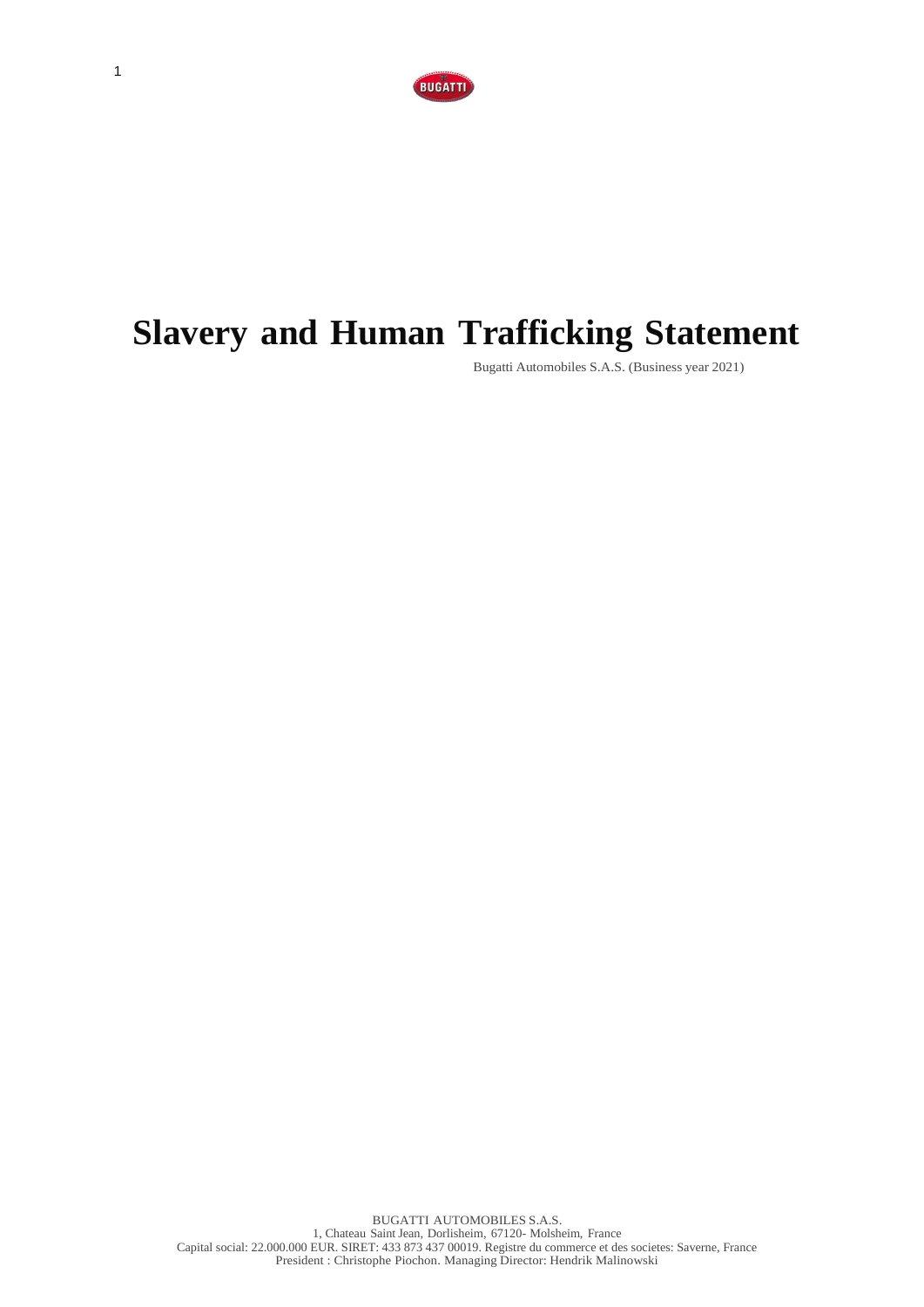

This Statement was prepared in accordance with Section 54 of the United Kingdom Modem Slavery Act 2015. lt represents all implemented measures of the Bugatti brand to avoid forms of modern slavery and human trafficking.

### **Preamble**

In **view** of advancing globalization and the increased shift of value creation to the respective sales markets, we are also aware of our global responsibility with regard to the protection of human rights.For us, this responsibility does not end at our work sites, but goes beyond them.

#### **Organization and supply chain**

Bugatti Automobiles S.A.S. is a manufacturer of the ultimate hyper sports cars. Founded in 1909 by Ettore Bugatti, the French luxury brand is still based where it all began: in Molsheim in the Alsace. Four hundred and fifty Veyron were built there at the Bugatti Atelier between 2005 and 2016 and since then the Bugatti Chiron, limited to 500 units, is being manufactured. The Chiron is designed to combine the best of two worlds, meeting the highest demands in terms of luxury and comfort, yet also an outstanding performance paired with everyday drivability. With its incomparable character the Bugatti Chiron is a truly unique hyper sports car.

Even more exclusive models like the Bugatti Divo or La Voiture Noire have contributed to further strengthening the image and the position of Bugatti at the very pinnacle of the automotive industry. They are the essence of what can be called Automotive Haute Couture.

The Bugatti brand is a global player, with dealers and service partners in Europe, North America, the Arabian Peninsula and the Asia-Pacific area.

Bugatti recognizes the importance of behaving ethically and responsibly and creates a sustainable and fair environment for all its stakeholders. This includes the establishment, maintenance and continuous improvement of working conditions within the company and at the locations of its business partners.

Worldwide compliance with sustainability standards in areas such as human rights, occupational health and safety, environmental protection and anti-corruption is a basic prerequisite for successful business activities with our suppliers. Together with our business partners we ensure compliance with sustainability Standardsand contribute to the implementation of the United Nations' Sustainable Development Goals (SDGs).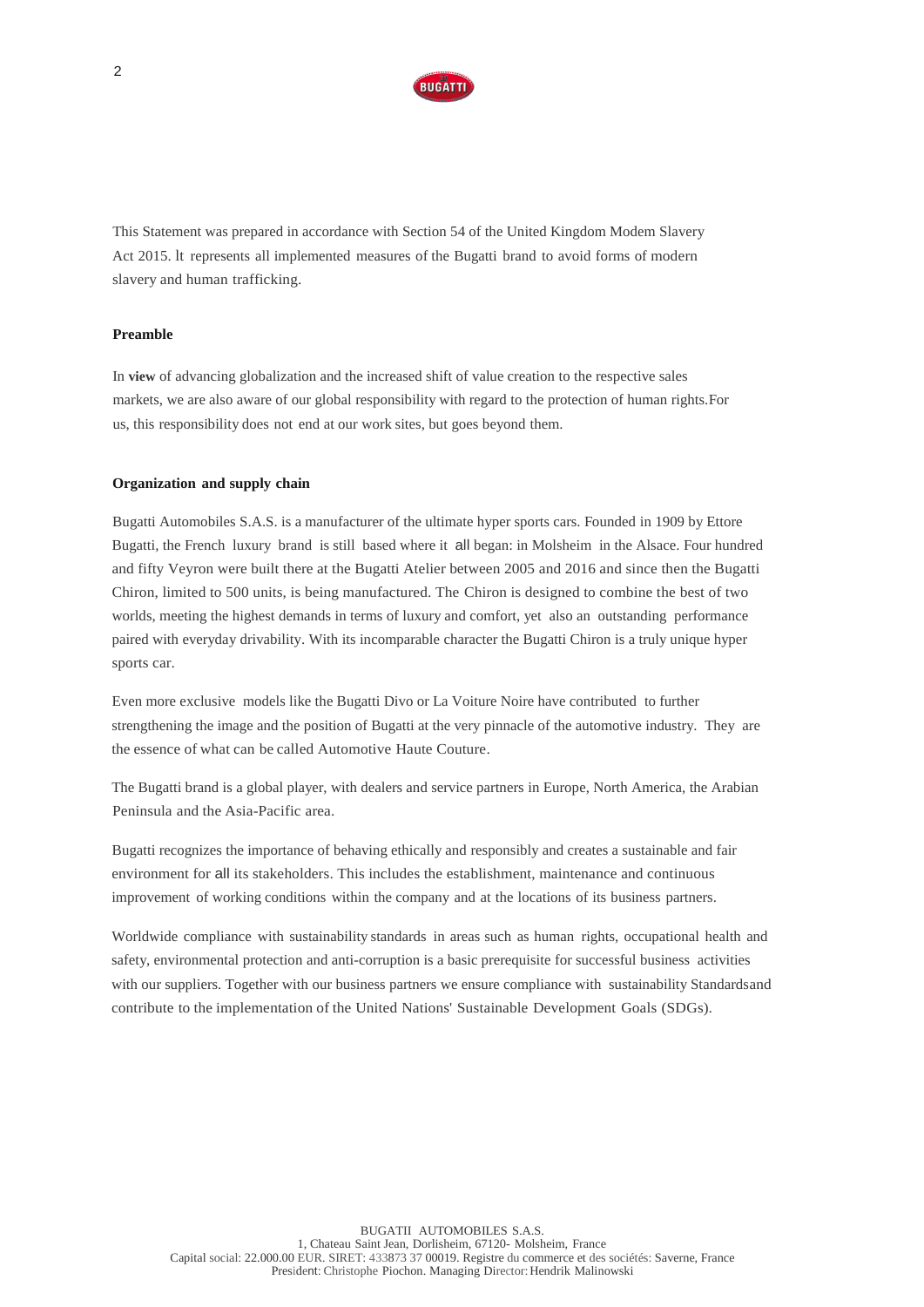

# **Bugatti Code of Conduct**

The Bugatti brand has updated its Code of Conduct.

The rejection of all forms of modern slavery and human trafficking is part of the new Bugatti brand Code of Conduct. In addition, in our actions, we abide by the principles of the UN Global Compact, the OECD Guidelines for Multinational Enterprises and the guidelines of the International Labour Organization (ILO).

# **Bugatti Whistle-blower system**

The whistle-blowersystem is used to report on violations of regulations and laws. lt is an important element of good corporate governance.

Our employees, business partners and other third parties may use various channels in the whistle-blower system to report possible misconduct or regulatory violations of employees. These channels include the online reporting channel, telephone hotline, email inbox and personal contact with the Compliance Officer, as well as contact via external parties such as the public prosecutor or other responsible authorities.

Protection of whistle-blowers has been strengthened under the French Law of 9. December 2016 on Transparency, Fighting Corruption and Modernizing Economic Life, as amended on 21. March 2022. Any retaliatory action against whistle-blowers constitutes a serious regulatory violation and will not be tolerated.

## **Employee qualification**

Through preventive measures, we promote compliance in our organization and enhance the compliance awareness of our employees via targeted trainings. All new employees are required to take part in an onboarding training focused on the Code of Conduct. In addition, certain employees are trained on anticorruption and money laundering prevention.

The procurement function gets information on sustainability issues and possible risks. In doing so, we ensure that our employees are familiar with our internal systems and processes as well as our sustainability requirements for business partners in order to report any observed violations to the responsible authorities.

## **Supplier sustainability requirements**

The Bugatti Code of Conduct for Business Partners formulates the expectations of the Bugatti brand regarding the behaviour of business partners with regard to central environmental, social and compliance standards. This also includes internationally recognized human rights.

By contractually integrating sustainability requirements into the procurement process, we aim to ensure that our sustainability Standards are met throughout the entire supply chain worldwide. These requirements are based on the principles of the UN Global Compact, the Charter of the International Chamber of Commerce for Sustainable Development and the conventions of the International Labour Organization, amongst others.